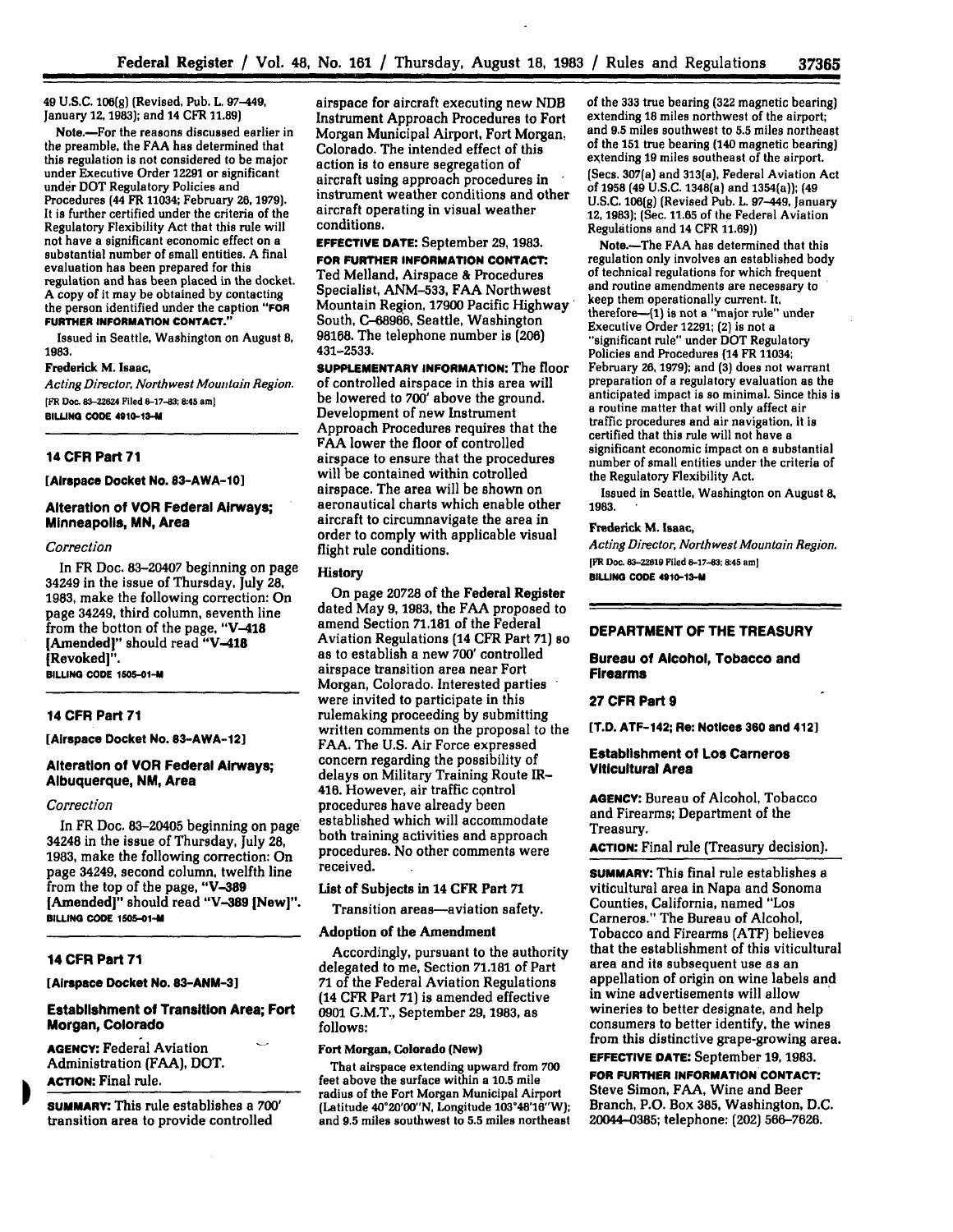# **SUPPLEM7NTARY INFORMATO!.,:** Background

**ATF** regulations in 27 CFR Part 4 allow the establishment of definite viticultural areas and the use of an approved viticultural area name as an appellation of origin on wine labels and in wine advertisements. In 27 CFR 4.25a(e)(1) and 9.11, the term "viticultural area" is defined as a delimited, grape-growing region distinguishable by geographical features. In 27 CFR 4.25a(e)(2), procedures for proposing an American viticultural area are outlined. Those procedures allow any interested person to submit a petition for the establishment of an American viticultural area.

In response to a petition from Beaulieu Vineyard, **ATF** published a notice of proposed rulemaking, Notice No. **360,** in the Federal Register on December **15,** 1980 (45 FR 82470). Notice No. **360** proposed a "Los Carneros" viticultural area with boundaries entirely within Napa County, California. **ATF** solicited public comment concerning the proposed area, and on January 14, 1981, a public hearing was held in Santa Rosa, California.

Based on written comments submitted and oral testimony from the hearing, ATF determined that the boundaries of Los Carneros should extend into Sonoma County. Consequently, a second notice of proposed rulemaking, Notice No. 412, was published in the Federal Register on June 4, 1982 (47 FR 24344). Numerous additional comments were submitted in response to that notice. All such comments were given careful consideration in the preparation of this final rule.

## Evidence of Name

"Los Carneros" was the name given for the area in the original Beaulieu petition. Evidence submitted at the hearing and in written comments shows clearly that, although the area has in the past been known **by** other names, this name is the one by which it is best known today.

It has come to ATF's attention that the area is often simply referred to as "Carneros." In fact, "Carreros" and "Los Carneros" are generally used interchangeably. **ATF** has approved many labels, over a period of more than ten years, that simply use "Carneros," and wineries are concerned about the possible adverse effects of having to alter the designation by which their wines have achieved consumer acceptance. In view **of** these facts, and considering that the Spanish word "los" simply means "the," **ATF** has determined that "Carneros" and "Los

Carneros" are not different names, but are equivalent forms of the same name. Consequently, either form may be used on labels and in advertising to refer to this area.

# Geographic Evidence

Los Carneros is distinguished geographically from the surrounding areas on the basis of soil and climate. The soil types generally associated with Los Carneros are the Haire-Coombs/ Diablo soils. Although these soils predominate in the Carneros area, they are rarely found elsewhere in the surrounding areas of either Napa Valley or Sonoma Valley.

The climatic factors distinguishing Los Carneros from the surrounding areas are perhaps more significant then the soil differences. Los Carneros is an area of low hills and flatlands located at the northern end of San Pablo Bay; consequently, the climate of the area is profoundly affected **by** intrusion of cool, marine air from that body of water. The Beaulieu petition describes the climate as follows:

When compared to other parts of Napa Valley, Carneros has a long cool growing season. In general, the region \* \* \* follows the San Pablo Bay. The close proximity of this water mass, greatly influences the daily temperatures, and generally results in a more moderate climate. Daytime highs are slightly lower than other parts of Napa Valley, and the Carneros region cools off in the afternoon faster than other parts of the Napa Valley because of daily sea breezes. These cool ocean breezes rapidly drop the air temperature and vine temperature so that the vine docs not experience high afternoon temperatures during the Summer.

Consequently this makes for a cool growing season and also lengthens the growing season slightly. Because of the cool growing conditions in Carneros we have found bud break, and bloom, to be approximately 7-14 days behind our other Napa Valley vineyards. It has also been our experience that the Carneros region is too cool to adequately mature/ripen Cabernet Sauvignon grapes.

Other evidence establishes that the area is suited to early-ripening grape varieties such as Pinot Noir and Chardonnay. The Cannoisseur's Guide Handbook of California Wines states **(p.** 18): "Carneros Chardonnay hangs on the vines longer [than Chardonnay grown on the Napa Valley floor] and thus is capable of developing sugars in incremental steps while retaining high acid levels."

#### Boundaries

All commenters agreed that a Carneros viticultural area should be established, but there was some disagreement as to what its boundaries should be. The only boundary on which there was unanimiiy is the eastern boundary. No suggestion was made that the eastern boundary should be anything other than the Napa River.

*The southern boundary.* The original Beaulieu petition proposed the Napa County-Solano County line as **the** southern boundary of the Carneros viticultural area. The reason for this, as brought out at the hearing, was to coincide with the southern boundary of Napa Valley. Beaulieu took the position that Los Carneros should be exclusively associated with Napa Valley; therefore, the proposed Carneros boundaries were drawn up so as to coincide whenever possible with the Napa Valley boundaries. However, in Notice No. 412, **ATF** rejected the contention that Los Carneros is exclusively associated with Napa Valley. Therefore, it is not necessary for the boundaries of the two areas to coincide, if there are geographical reasons why they should not coincide.

The Beaulieu petition admitted that the area of "mud flats and heavily saline soils along the [proposed] southern boundary" is viticulturally distinguishable from the Carneros grapegrowing area. A significant number of comments submitted in response to Notice No. 412 urged the exclusion of those mud flats.

Examination of the soil surveys of Napa and Sonoma Counties disclosed that the line formed **by** the Southern Pacific Railroad tracks, the township line **T.4N./T.5N.,** and the Northwestern Pacific Railroad tracks coincides almost exactly with the change from Haire-Coombs/Diablo soils to Clear Lake-Reyes soils. The primary difference between these two soil associations is that the former is moderately well drained or well drained, while the latter (found south of the tracks) is poorly drained. Soil drainage is feature "which distinguishles] the viticultural features of the proposed area from surrounding areas" **(27** CFR 4.25a). Therefore, this Treasury decision establishes the southern boundary of Los Cameros as the Southern Pacific Railroad tracks, the township line T.4N./T.5N., and the Northwestern Pacific Railroad tracks.

*The western boundary.* At the hearing and in written comments, most growers in the Napa County portion of Los Carneros raised no serious objections to the extension of Los Carneros into Sonoma County. But they left the task of determining the limits of such an extension largely to the Sonoma County growers. For this purpose, those growers formed the Southern Sonoma Valley **Ad** Hoc Committee, with Mr. Jim Carter of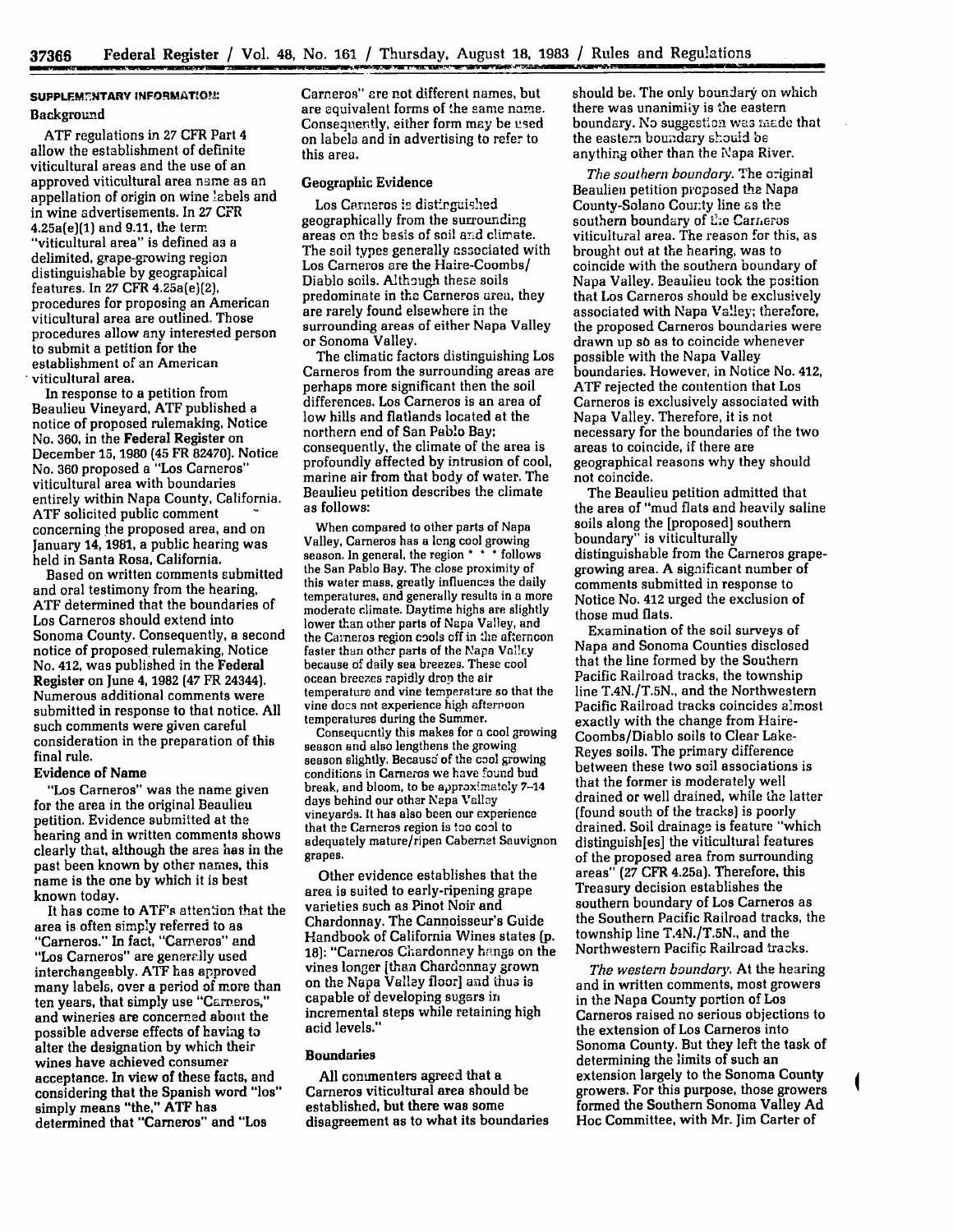Sebastiani Vineyards as chairman. This committee rejected the western boundary proposed in Notice No. **412** (Sonoma Creek), and instead proposed that the western boundary be extended as far as the western boundary of the Sonoma Valley viticultural area. This western boundary includes part of a mountainous area that differs in topography and elevation from the rest of Los Carneros. Nevertheless, there are pockets of land there with relatively level topegraphy-as in the rest of Los Carneros--and the climate is influenced by the proximity of the very coo! Petaluma Valley to the west. According to evidence submitted by a vineyardist in the mountainous area, it has the cool climate that is characteristic of Los Carneros, despite the slightly higher elevation, due to cool breezes from Petaluma Valley that penetrate gaps in the mountains. Therefore, this Treasury decision establishes the western boundary of Los Carneros to coincide with the western boundary of Sonoma Valley.

*The northwestern boundary.* The northwestern boundary proposed by the Southern Sonoma Valley **Ad** Hoc Committee is located along Lewis Creek, Felder Creek, Leveroni Road, and Napa Road. This was determined **by** the committee to be the northern limit of the strong climatic influence of San Pablo Bay. This boundary had the persuasive support of may commenters from Sonoma County, including some, such as Gundlach-Bundschu Winery, with vineyards located just on the outside of the proposed boundary. Since there are few hills in this area to block penetration of sea breezes, it is evident that decreasing maritime influence must occur gradually. Nevertheless, ATF must establish a precise boundary. Napa Road, Leveroni Road, Lewis Creek, and Felder Creek form an easily recognizable boundary, and evidence show that harvest dates north of this boundary are noticeably earlier than harvest dates for the same varieties south of it. In view of the widespread support for the boundary proposed by the Southern Sonoma Valley Ad Hoc Committee, the evidence supporting it, and the absence of significant evidence opposing it, this Treasury decision adopts the northwestern boundary so proposed.

*The northeastern boundary.* The northeastern boundary proposed **by** the Beaulieu petition was the township line **T.6N./T.5N,** Browns Valley Creek, and Napa Creek. At the hearing, this boundary was not the subject of as much discussion as some of the other boundaries, but there was a general

consensus among most of those who mentioned it that this boundary was too far north.

The petitioner explained that in the 1880's there was a subdivision of the Napa Winegrowers Association that subsequently became associated with the area known as Los Carneros. The northern boundary of this subdivision was Browns Valley Creek.

Since Browns Valley Creek generally runs on the south side of Browns Valley, the petitioner's explanation is consistent with ATF's conclusion that Browns Valley is not in Los Cameros, but that Congress Valley to the south of it is within the area. Although there was some evidence that Congress Valley should be excluded, there was also evidence for its inclusion. ATF's conclusion is'that it should be included.

The line of hills separating Browns Valley and Congress Valley undoubtedly diminish the maritime influence in Browns Valley. Therefore, this Treasury decision utilizes that line of hills to form part of the boundary of Los Carneros.

The boundary established by this Treasury decision also excludes a highly urbanized portion of downtown Napa city. According to the evidence, Los Carneros lies "south".of the city of Napa. This indicates that the urban part of the city itself has historically not been considered part of Los Carneros.

The highly mountainous extension of the Mayacamas Range west of Napa city is also excluded, because **(1)** It is topographically distinguishable from Los Carneros (2) it has different soils, and **(3)** it has a different microclimate. The Lovall Valley is the only major area in that mountainous extension where the topography and soil are comparable to Los Carneros, but other evidence indicates that temperatures in Lovall Valley are markedly higher than in Los Cameros and are more like the temperatures in central or northern Napa Valley. This is undoubtedly due to the elevation of the Lovall Valley and to the effectiveness of its surrounding mountains in blocking penetration of cool air from San Pablo Bay.

On the other hand, the evidence establishes that most of Carneros Valley should be included within the boundaries established **by** this Treasury decision. A Naps County Agriculture Department employee told **ATF** that the valley is cooled **by** fog and wind blowing in from San Pablo Bay, and is similar in other viticultural features to the rest of Los Carneros. The 400-ft. contour line generally marks the boundary between Carneros Valley and the Mayacamas Mountains.

Accordingly, this Treasury decision provides that the boundary of Los Carneros in the vicinity of Carneros Valley shall be the 400-ft. contour line.

#### Overlapping Viticultural Areas-Labeling Issues

A number of grape growers from the Napa Valley side of the Carneros area expressed concern over the possibility that wineries might not be permitted to use both "Napa Valley" and "Los Carneros" on their labels if the Carneros area were held to extend into Sonoma Valley. This is a concern because some wineries have been using labels with these two names in conjunction for as long as 10 years. As one commenter<br>said, "We cannot support an interpretation that would divorce us from Napa Valley."

Many of these Napa Valley commenters proposed as a solution that two separate Carneros viticultural areas be approved: one in Napa Valley and one in Sonoma Valley. ATF does not believe that there should be two separate Cameros viticultural areas. Strong evidence points to a single Carneros area-not to two separate Carneros areas. Although there are undoubtedly some differences from place to place within the Carneros area, ATF does not believe that these are significant enough to warrant establishment of two Carneros areas. The existence of these differences was implicitly recognized in the establishment of Naps Valley and Sonoma Valley as separate areas.. Now the establishment of a single Carneros area will recognize the underlying similarity that exists at the southern end of both Naps and Sonoma Valleys, due to the proximity of San Pablo Bay, and to other factors.

The issue of multiple viticultural area names on a wine label is being addressed in a separate notice of proposed rulemaking which will be published in the near future. Until that rulemaking process is completed, ATF will permit combinations of viticultural area names currently in use (such as Napa Valley and Los Carneros), to continue in use, if at least **85%** of the volume of the wine is derived from grapes grown in an area where the named viticultural areas overlap.

## Miscellaneous

ATF does not wish to give the impression'that, by approving "Los Carneros" as a viticultural area, it is approving the quality of the wine from that area or endorsing the wine, ATF is merely approving the area as being distinct from surrounding areas. **By**